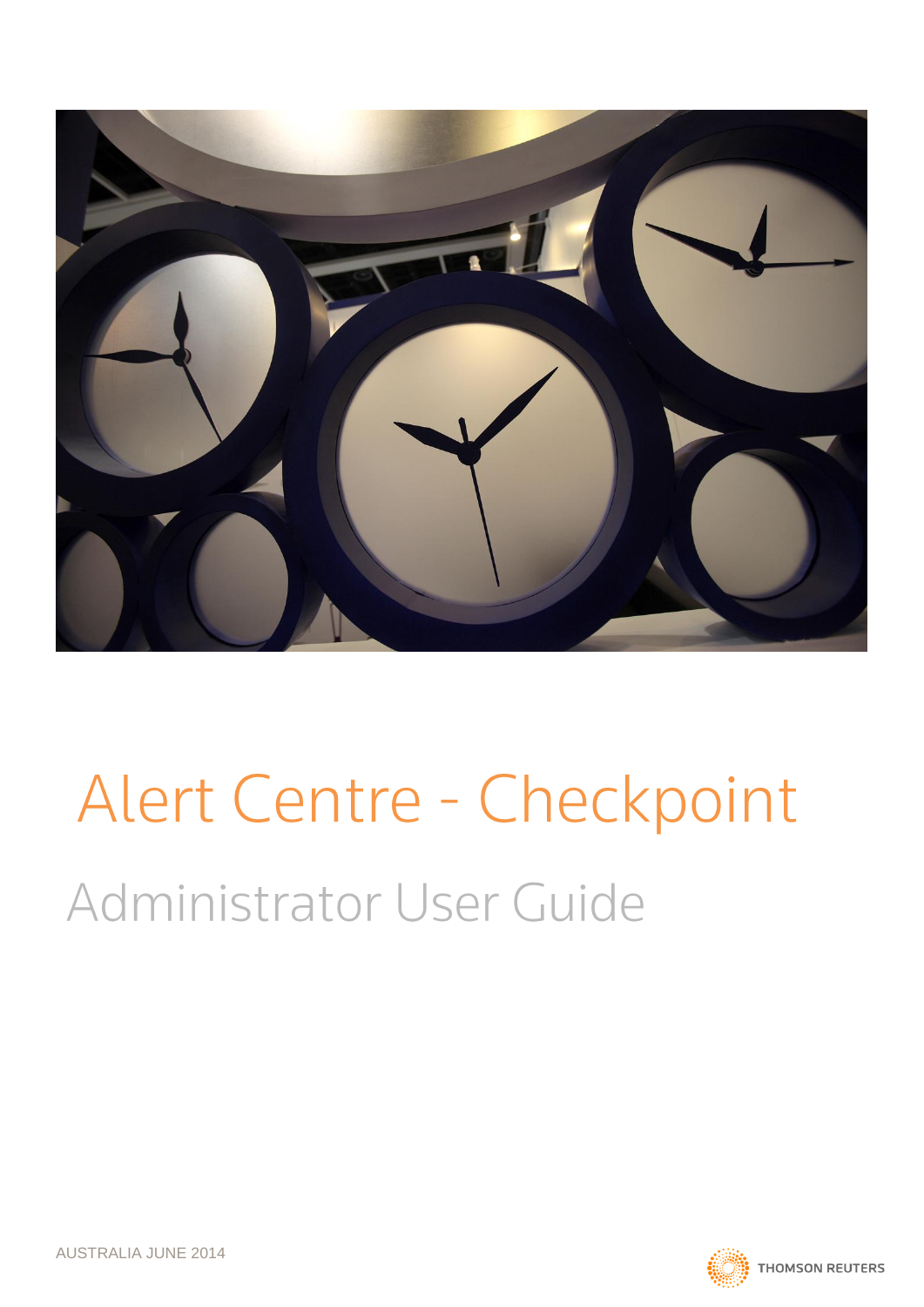This guide covers the Alert Centre functionality for administrators to manage alerts for their contacts.

## **Table of Contents**

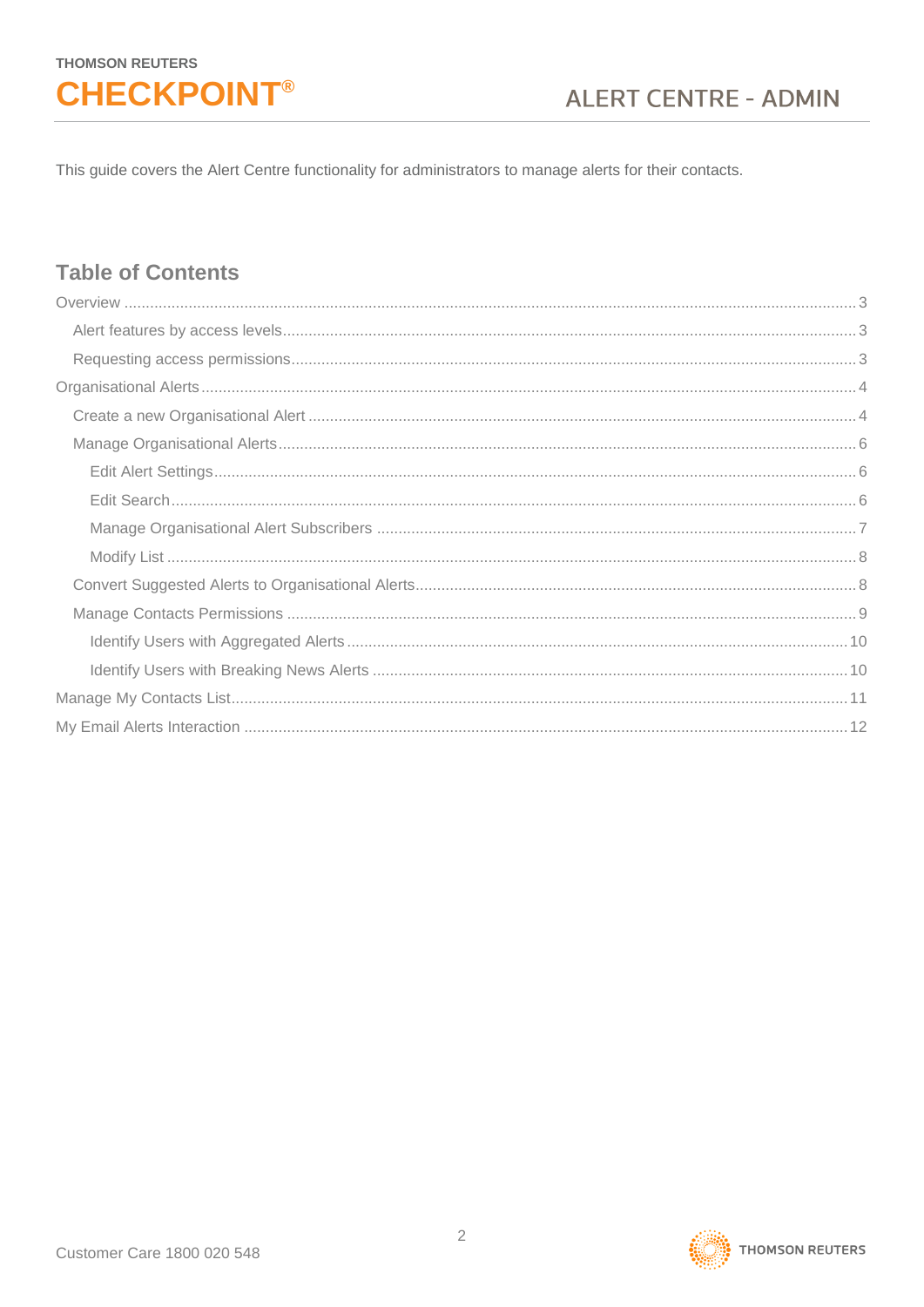### <span id="page-2-0"></span>**Overview**

Alert Centre provides organisations with enhanced organisational alert management. It provides the ability to create and manage alert notifications for groups within Checkpoint.

For information on how to create different types of alerts such as Search Based and Table of Contents Alerts, this is found in the Alerts Guide via the Help link on Checkpoint AU.

#### <span id="page-2-1"></span>**Alert features by access levels**

The features accessible to each person are controlled by the access level assigned. A person can have 2 types of Alert access levels; Individual and Administrator. Administrators must be assigned a role of Organisational (default) or Delegated. Below is a table outlining the different available based on the access level.

|                                                                       | <b>Individual</b> | Administrator  |                  |
|-----------------------------------------------------------------------|-------------------|----------------|------------------|
| <b>Feature</b>                                                        | User              | Organisational | <b>Delegated</b> |
| Create and manage My Alerts                                           | X                 | X              | X                |
| Share My Alerts (to Administrators)                                   | X                 | X              | X                |
| Self subscribe to Organisational Alert                                | X                 | X              | X                |
| Create and manage My RSS Feed                                         | X                 | X              | X                |
| Create and manage Organisational Alerts                               |                   | X              | $\times$         |
| Add and modify subscribers of<br><b>Organisational Alerts</b>         |                   | X              | X                |
| Convert Individual Alerts to Organisational<br>Alerts                 |                   | X              | X                |
| <b>Modify Alerts</b>                                                  |                   | $\times$       | X                |
| Manage contact permissions (Delegate<br><b>Administration Rights)</b> |                   | X              |                  |

#### <span id="page-2-2"></span>**Requesting access permissions**

Individual User access to Alert Centre is available for all Username and Password or IP Personalised Users in the organisation. IP Anonymous Users are not able to access the Alert Centre.

Organisational Administrator access must be requested by contacting Customer Care on **1800 020 548** or by emailing [LTA.TechCare@thomsonreuters.com](mailto:LTA.TechCare@thomsonreuters.com)

Delegated Administrator access can be authorised by an Organisational Administrator within Alert Centre.



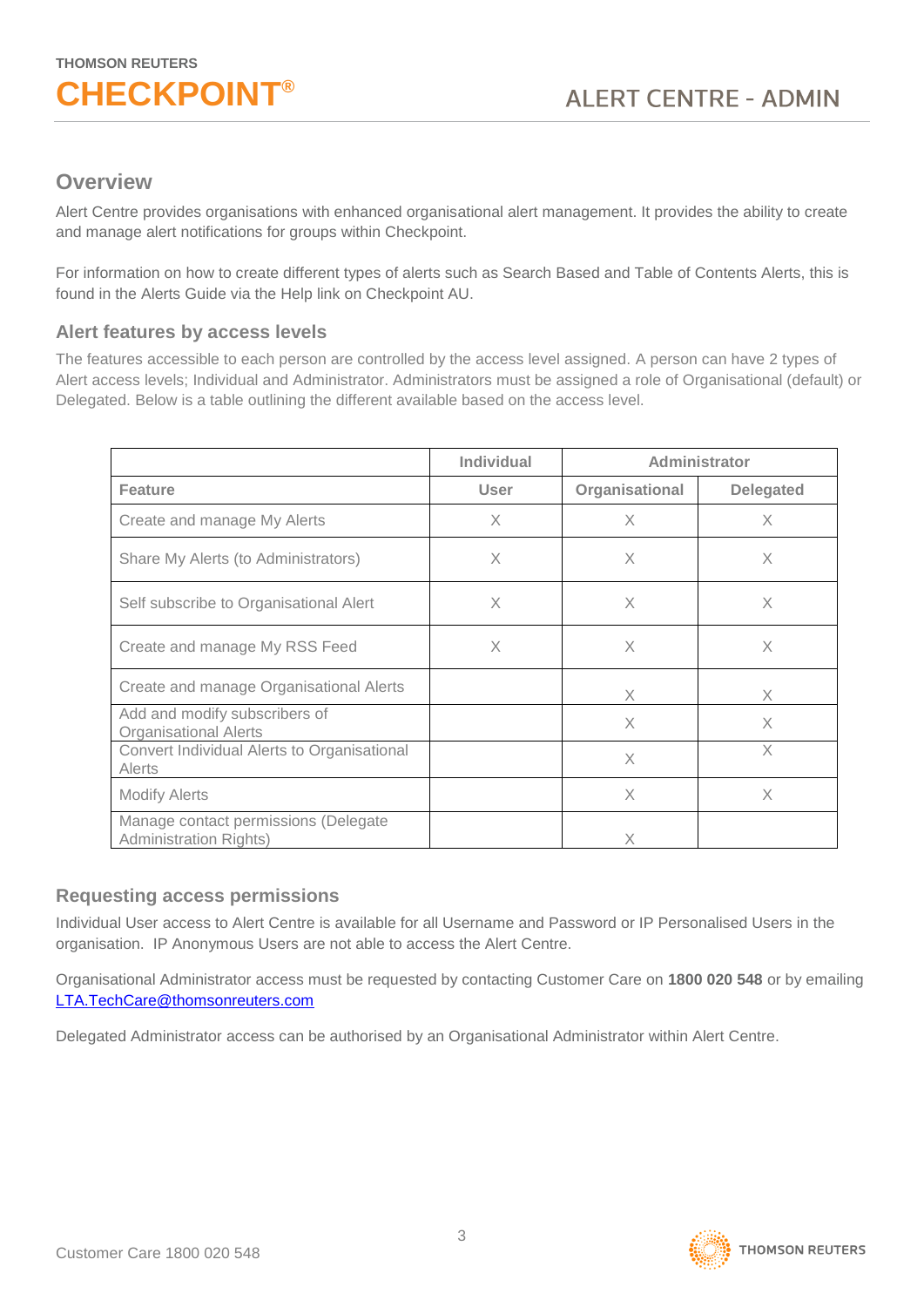

### <span id="page-3-0"></span>**Organisational Alerts**

The **indicates an Organisational Alert can be set on the current search or selected items from the Table of** Contents.

#### <span id="page-3-1"></span>**Create a new Organisational Alert**

- 1. Begin by running a search or selecting items from the table of contents. From the search results page or the selected table of contents click the **Organisational Alert icon** to create an organisational alert.
- 2. From the **Create a new Organisational Alert** page, enter details for this Alert.

| Label                                | <b>Description</b>                                                                                                                                                     |
|--------------------------------------|------------------------------------------------------------------------------------------------------------------------------------------------------------------------|
| Alert Name                           | Enter a name for the alert                                                                                                                                             |
| Client ID                            | Optional, enter a client ID for your reference                                                                                                                         |
| <b>Frequency of Alert</b>            | Select a frequency for when your alert will be sent                                                                                                                    |
| Select Day                           | Select the day of when your alert will be sent<br>(applicable for Weekly frequency)                                                                                    |
| Select time                          | Select a time of day the alert is to be sent                                                                                                                           |
| Time zone                            | Select a time zone (the default will the time zone set<br>under Preferences)                                                                                           |
| Show Excerpt of item                 | Select the detail level of the alert.                                                                                                                                  |
|                                      | Note: Full only applies to News alerts.                                                                                                                                |
| <b>Email Format</b>                  | Select the format                                                                                                                                                      |
| Notify even when no results returned | Select if you want to be notified when no results                                                                                                                      |
| Notes/Comments                       | This allows the organisational administrator to share<br>with Users important information about the alert for<br>reference at a later date.<br>Maximum characters 1000 |
|                                      |                                                                                                                                                                        |
| Page size                            | Optional, only applicable for non email formats                                                                                                                        |
| <b>Include Status Flags</b>          | Optional, only applicable for non email formats                                                                                                                        |
| Include Highlighted Terms            | Optional, only applicable for non email formats                                                                                                                        |
|                                      |                                                                                                                                                                        |

3. Click **Create Alert**.

**Tip:** Notes are displayed internally only they are not published with the email alert.

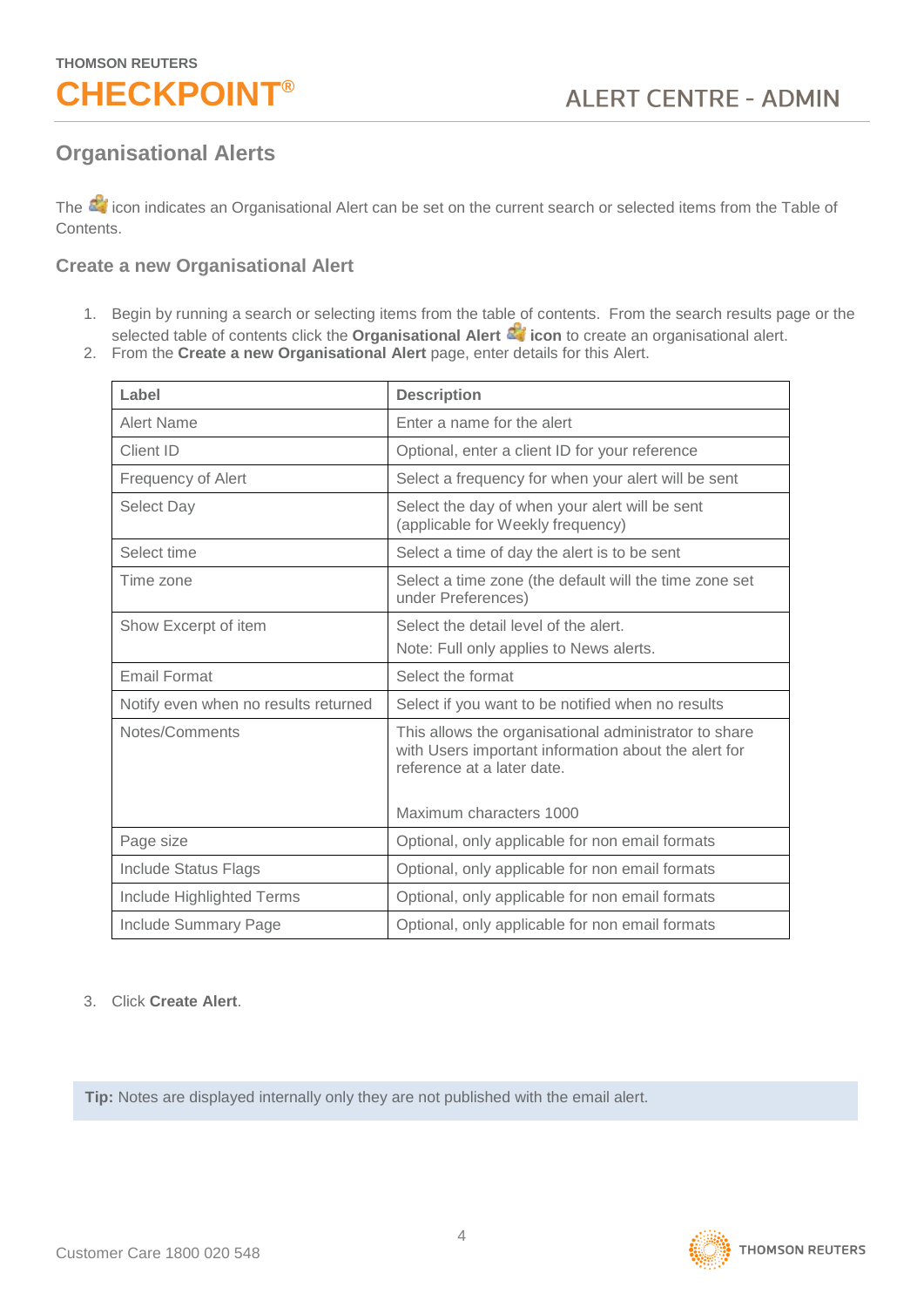# **ALERT CENTRE - ADMIN**

| <b>THOMSON REUTERS</b><br><b>CHECKPOINT</b> | <b>MAN AUSTRALIA</b><br>×                          | <b>IS HISTORY WE PREFERENCES</b><br><b>B</b> HELP <b>B</b> LINKS<br>ALERTS<br><b>P1 MY FOLDERS</b><br>$\mathbb{Z}^n$ CLIENT ID |
|---------------------------------------------|----------------------------------------------------|--------------------------------------------------------------------------------------------------------------------------------|
| <b>HOME</b><br><b>RESEARCH</b>              | <b>TOOLS</b><br><b>LEARNING</b><br><b>WORKFLOW</b> | Welcome back NJ ADMIN - logout                                                                                                 |
| <b>Alert Centre</b>                         | <b>Create a new Organisational Alert</b>           | Your search: Checkpoint ANZ for Filtered Alert (Australian Accounting & Auditing Standards)                                    |
| My email alerts                             | <b>Alert Name:</b>                                 |                                                                                                                                |
| Alerts I can subscribe to                   | Client ID (optional):                              |                                                                                                                                |
| <b>My RSS feeds</b>                         | <b>Frequency of Alert:</b>                         | ۷.<br>Daily                                                                                                                    |
|                                             | <b>Select Day</b>                                  | $\pmb{\mathrm{v}}$<br>Monday                                                                                                   |
| <b>Alert Centre</b>                         | Select time:                                       | $08:30$ $\blacktriangledown$                                                                                                   |
| <b>Suggested alerts</b>                     | <b>Timezone:</b>                                   | ۰.<br>Asia/Riyadh                                                                                                              |
| <b>Organisational alerts</b>                | Show excerpt of item                               | $\pmb{\mathrm{v}}$<br>Summary                                                                                                  |
| <b>Contacts permissions</b>                 |                                                    | Note: Full Article applies to Newsroom and Current Awareness alerts only                                                       |
|                                             | <b>Email Format:</b>                               | <b>HTML Y</b>                                                                                                                  |
|                                             | Notify even when no results returned:              | ● Yes ● No                                                                                                                     |
|                                             | <b>Notes / Comments:</b>                           |                                                                                                                                |
|                                             |                                                    |                                                                                                                                |
|                                             |                                                    |                                                                                                                                |
|                                             |                                                    |                                                                                                                                |
|                                             | <b>Page Size</b>                                   | <b>◎A4 ◎Letter</b>                                                                                                             |
|                                             | <b>Include Status Flags?</b>                       | <b>.</b> Yes ●No                                                                                                               |
|                                             | <b>Include Highlighted Terms?</b>                  | ⊙Yes ⊙No                                                                                                                       |
|                                             | <b>Include Summary Page?</b>                       | <b> ■</b> Yes ● No                                                                                                             |
|                                             | <b>Web Results Display:</b>                        | <b>ØXML</b> <sup><i>®</i></sup> RSS<br>Note: HTML output is always published.                                                  |
|                                             |                                                    |                                                                                                                                |
|                                             |                                                    | Cancel<br><b>Create Alert</b>                                                                                                  |

4. Select the contacts who should receive this email alert on the **Organisational alerts – Subscribe Users**.

| <b>THOMSON REUTERS</b><br><b>CHECKPOINT</b> | $\overline{\mathbb{C}}$ AUSTRALIA $\overline{\mathbb{C}}$ | <b>①</b> HELP © LINKS ● HISTORY   整 PREFERENCES < ALERTS ● MYFOLDERS ● CLIENTID |                                |
|---------------------------------------------|-----------------------------------------------------------|---------------------------------------------------------------------------------|--------------------------------|
| <b>HOME</b><br><b>RESEARCH</b>              | <b>TOOLS</b><br><b>WORKFLOW</b><br><b>LEARNING</b>        |                                                                                 | Welcome back NJ ADMIN - logout |
| Alert Centre                                | <b>Organisation Alert Admin - Subscribe Users</b>         |                                                                                 |                                |
| My email alerts                             | Test Org alert                                            |                                                                                 |                                |
| Alerts I can subscribe to                   | <b>Select Group to Limit Contacts</b>                     | <b>List of Selected Subscribers</b>                                             |                                |
| My RSS feeds                                | sudheer group                                             |                                                                                 |                                |
| <b>Alert Centre</b>                         |                                                           |                                                                                 |                                |
| <b>Suggested alerts</b>                     |                                                           |                                                                                 |                                |
| <b>Organisational alerts</b>                | <b>Select contacts from Organisation</b>                  |                                                                                 |                                |
| <b>Contacts permissions</b>                 | Search by name                                            |                                                                                 |                                |
|                                             | Subi No Alert                                             |                                                                                 |                                |
|                                             | 40083919, WLAU WF TEST                                    |                                                                                 |                                |
|                                             | 40087937, WLAU_FAMLAW_WF-1                                |                                                                                 |                                |
|                                             | 40087937 / 40085186, WLAU_FAMLAW_WF-2-LAWSOC              |                                                                                 |                                |
|                                             | ADDRESS WILL CONSISTENT WIE 4                             |                                                                                 |                                |
|                                             | Cancel<br>Save Subscriber List                            |                                                                                 |                                |

Once an individual has been subscribed to an alert the subscriber will commence receiving alerts whenever the alert is next scheduled to deliver.

#### **Tips:**

If you do not add contacts as a subscriber, the Organisational created alert will appear as an alert your contacts can under My Alerts> Alerts I can subscribe to. To edit who can opt in to this alert, go to Manage Members.

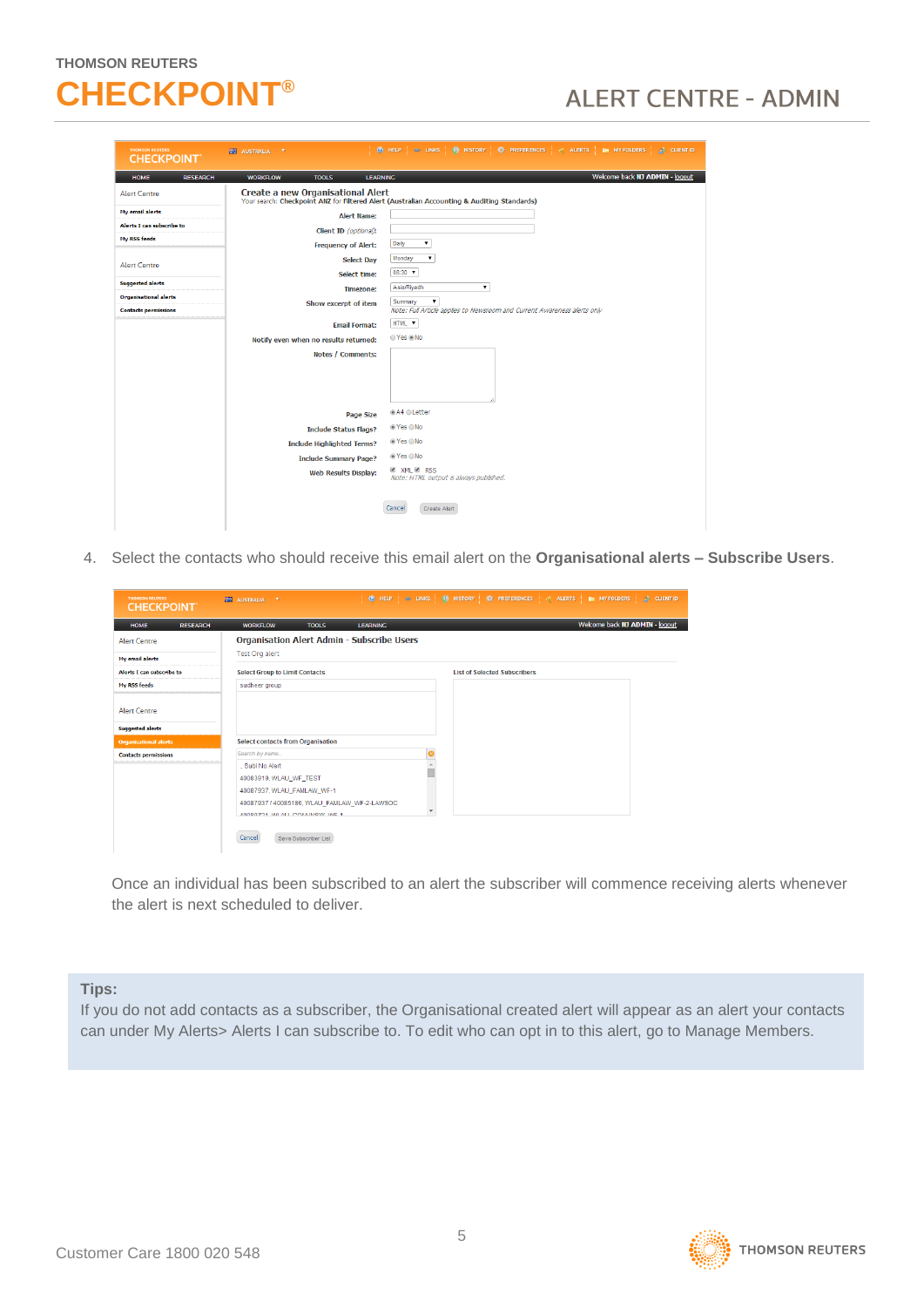# **CHECKPOINT®**

×

#### <span id="page-5-0"></span>**Manage Organisational Alerts**

The alert centre provides the ability to manage alert settings.

- 1. Click **Alert Centre.**
- 2. Click **Organisational alerts** from the Alerts Centre options.

Checkpoint features a number of different icons to assist you with managing Organisational Alerts. For help and to view a full list of tools click, **What do all these icons represent?**

#### **Organisational Alerts**

| What do these icons represent? |           |                      |                           |                           |
|--------------------------------|-----------|----------------------|---------------------------|---------------------------|
|                                |           |                      |                           | Show / hide columns       |
| Show $10 \rightarrow$ entries  |           |                      |                           | Search:                   |
| <b>Alert Name</b>              | Frequency | $\Diamond$ Client ID | $\Leftrightarrow$ Actions | <b>Date Created</b><br>÷. |

#### What do these icons represent?

|   | <b>Icon Name</b>           | What it does                                                    |
|---|----------------------------|-----------------------------------------------------------------|
| ₩ | <b>Edit Alert Settings</b> | Change the settings of the alert                                |
| 昏 | Manage Members             | Only Members can subscribe / be subscribed to an alert          |
| д |                            | Manage Subscribers Subscribers recieve the email alert          |
| À | Modify List                | Modify the current list of documents associated with this alert |
|   | <b>Edit Search</b>         | Edits the search criteria of this alert                         |
|   | Delete Alert               | Delete this alert permanently                                   |

#### <span id="page-5-1"></span>**Edit Alert Settings**

- 1. Click the **Edit Alert Settings in Eq. 1. Click the Edit Alerts** page.
- 2. **Edit Alert Settings**
	- a. Update delivery options
	- b. Update Notes/Comments Enter text into the Notes/Comments box maximum characters 1000.
- 3. Click Modify Alert.

#### <span id="page-5-2"></span>**Edit Search**

- 1. Click the **Edit Search Q** icon from the Organisational Alerts page.
- 2. **Edit Search**
	- a. Search based alert
		- i. Edit the search terms
		- ii. Click on update your selection link
	- b. Table of contents alert
		- i. Select the required content from the TOC
		- ii. Click on update your selection link
- 3. Click Modify Alert.

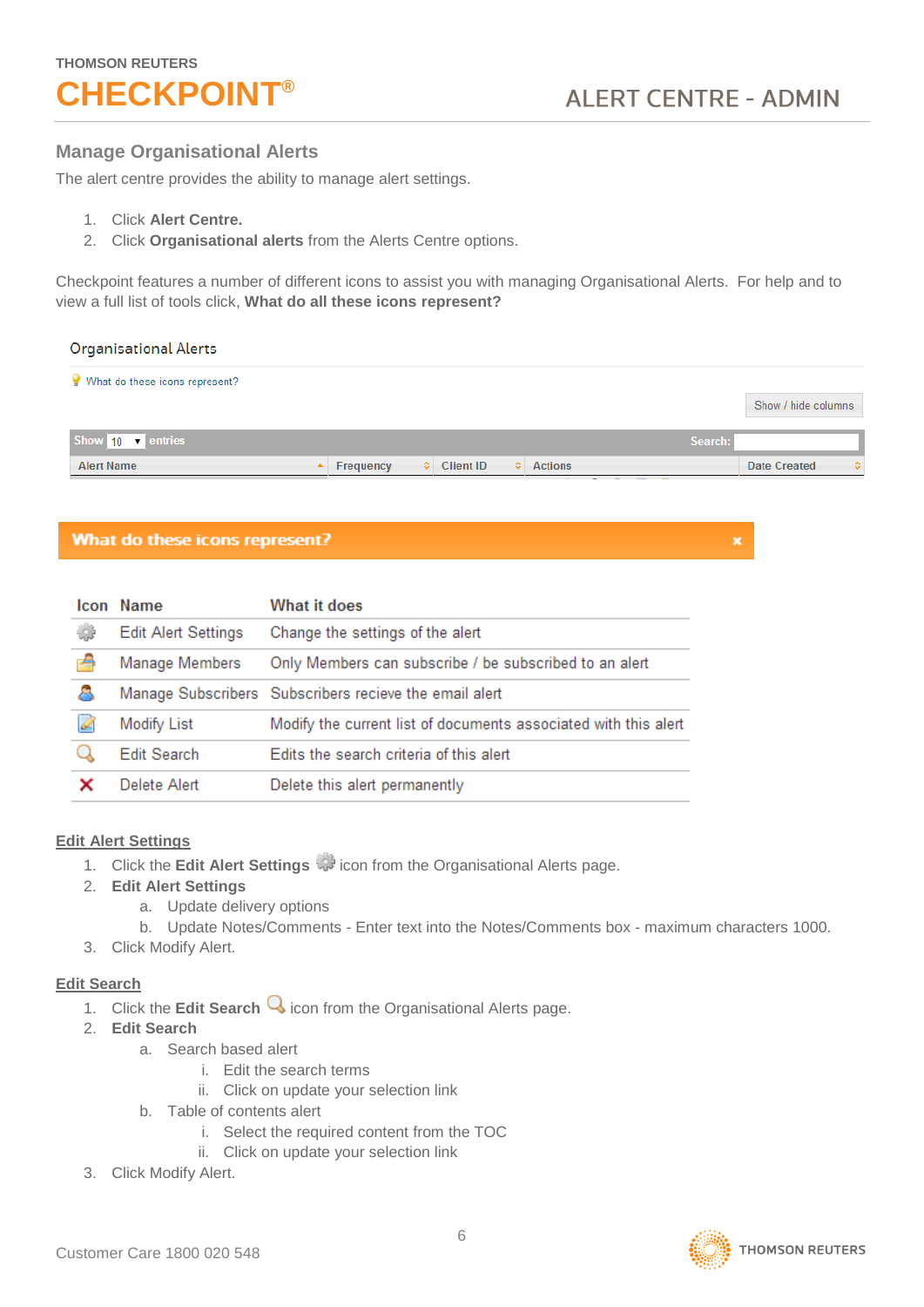#### <span id="page-6-0"></span>**Manage Organisational Alert Subscribers**

Once an organisational alert is created, the Organisational Administrator has the ability to subscribe members to receive email alerts. The administrator can;

- 1. Manage members Add contacts so they can **self subscribe** to the Alert. This is ideal for suggesting alerts to people and all contacts are added by default.
- 2. Manage subscribers This allows the administrator to **mandate the alert** for a person(s) and automatically subscribe an alert. The person must be added as a member first.

Once an individual has been subscribed to an alert the subscriber will commence receiving alerts whenever the alert is next scheduled to deliver.

To Manage Subscribers

If the alert has just been created the Organisation Alert Admin – Subscribe Users page will be displayed jump to step 4.

If you are updating an existing alert:

- 1. Select **Alert Centre** from the in the navigation toolbar.
- 2. Click **Organisational alerts** from the Alerts Centre options.
- 3. From the **Organisational alerts** list click the **Manage Subscribers** icon

| <b>HOME</b><br><b>RESEARCH</b>    | <b>TOOLS</b><br><b>LEARNING</b><br><b>WORKFLOW</b> | Welcome back TR INTERNAL - logout   |
|-----------------------------------|----------------------------------------------------|-------------------------------------|
| <b>Alert Centre</b>               | Organisation Alert Admin - Subscribe Users         |                                     |
| My email alerts                   | abc                                                |                                     |
| Alerts I can subscribe to         |                                                    |                                     |
| My RSS feeds                      | <b>Select Group to Limit Contacts</b>              | <b>List of Selected Subscribers</b> |
| <b>Alert News Settings</b>        | DemoGrop                                           | TR INTERNAL USER 124                |
|                                   | Test public                                        |                                     |
| <b>Alert Centre</b>               | <b>Vic Sales</b>                                   |                                     |
| <b>Suggested alerts</b>           |                                                    |                                     |
| <b>Organisational alerts</b>      | <b>Select contacts from Organisation</b>           |                                     |
| <b>Manage contact permissions</b> | Search by name<br>ര                                |                                     |
|                                   | - A/C ORG. ADMIN, undefined                        |                                     |
|                                   | - A/C ORG. ADMIN DELEGATE, undefined               |                                     |
|                                   | - A/C USER, undefined                              |                                     |
|                                   | - ADD SUBS, undefined                              |                                     |
|                                   | - MY ALERTS undefined                              |                                     |
|                                   | <b>SAVE SUBSCRIBER LIST</b><br>CANCEL              |                                     |

- 4. From the **Organisational alerts – Subscribe Users**
	- a. Select **Contacts from Organisation** all Users will be listed unless you have selected a group from the list. Search by name or scroll through the list and click to select individual members
	- b. Select **Group to Limit Contacts** select a group from the list e.g. Library Team to display group members. Select members from the contacts list to limit who will subscribe to this alert.
	- c. List of **Selected Subscribers** these are the subscribers from the organisation who will receive the alert.
- 5. Click **Save Subscriber List**.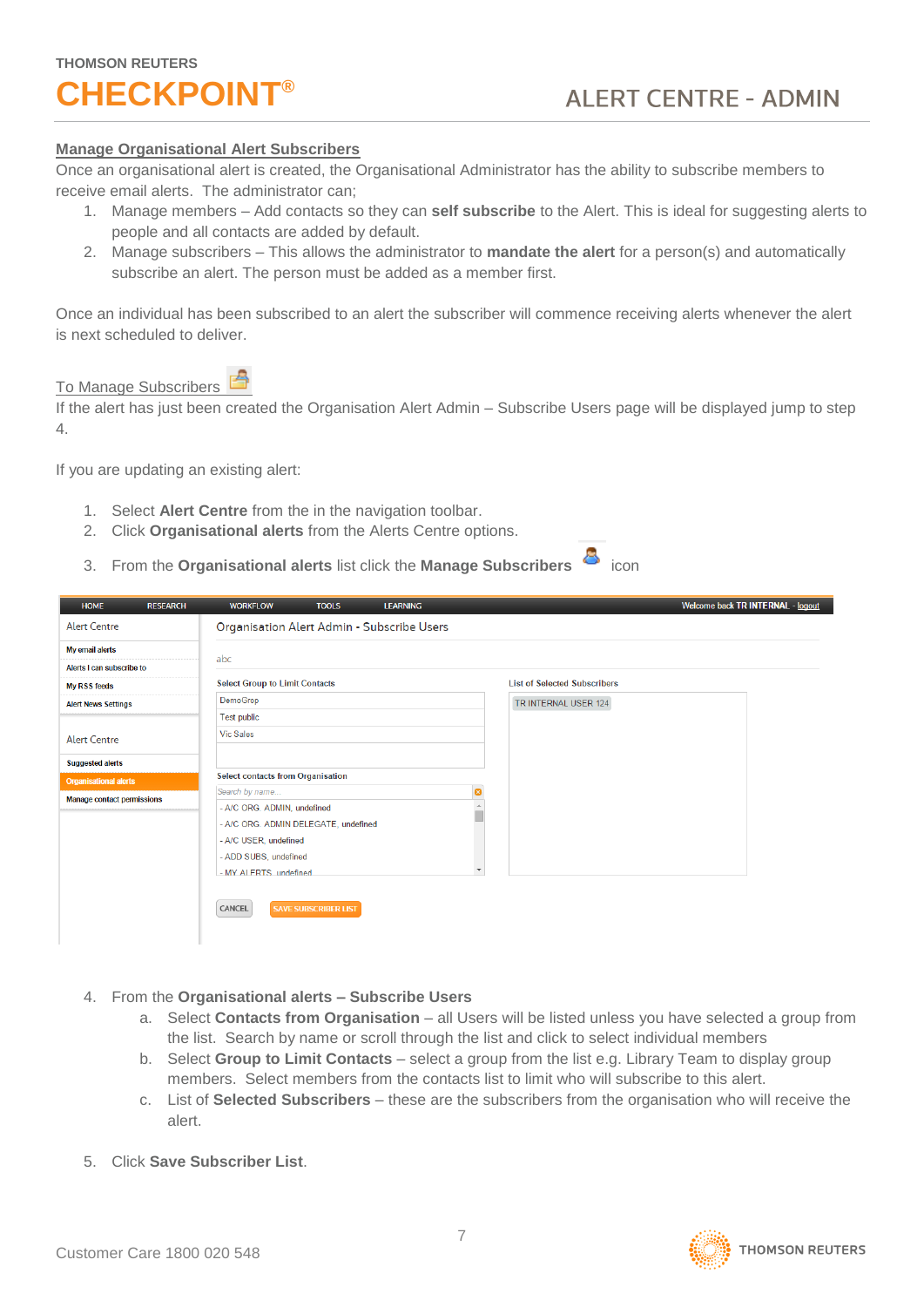#### <span id="page-7-0"></span>**Modify List**

- 1. Click the **Edit Alert Settings** icon from the Organisational Alerts page.
- 2. To remove any results tick the checkbox
- 3. Scroll to the end of the page and click Save and Update removed items' to save.

| <b>Preview Organisation Alert</b>                                                                                                                                                                                                                                                                                                         |  |
|-------------------------------------------------------------------------------------------------------------------------------------------------------------------------------------------------------------------------------------------------------------------------------------------------------------------------------------------|--|
| ITAA 36 org alert                                                                                                                                                                                                                                                                                                                         |  |
| Place a check mark next to each item you would like to remove from your result, then click the Save and Update Removed Items button at the bottom of the page.<br>Any items already checked below have already been removed from the results. You may add removed items back to the results by simply clearing the check from<br>the box. |  |
| U<br>1. Division 713 – Rules for particular kinds of entities                                                                                                                                                                                                                                                                             |  |
| <b>Document: Annotated Legislation</b>                                                                                                                                                                                                                                                                                                    |  |
| Renditions: Australian Income Tax 1997 Legislation                                                                                                                                                                                                                                                                                        |  |
| Jurisdiction: Australia                                                                                                                                                                                                                                                                                                                   |  |
| 2. Table of sections                                                                                                                                                                                                                                                                                                                      |  |
| <b>Document: Annotated Legislation</b>                                                                                                                                                                                                                                                                                                    |  |
| Renditions: Australian Income Tax 1997 Legislation                                                                                                                                                                                                                                                                                        |  |
| <b>Jurisdiction: Australia</b>                                                                                                                                                                                                                                                                                                            |  |
| 3. Table of sections                                                                                                                                                                                                                                                                                                                      |  |
| <b>Document: Annotated Legislation</b>                                                                                                                                                                                                                                                                                                    |  |
| Renditions: Australian Income Tax 1997 Legislation                                                                                                                                                                                                                                                                                        |  |
| Jurisdiction: Australia                                                                                                                                                                                                                                                                                                                   |  |
| 4. Table of sections                                                                                                                                                                                                                                                                                                                      |  |
| <b>Document: Annotated Legislation</b>                                                                                                                                                                                                                                                                                                    |  |
| Renditions: Australian Income Tax 1997 Legislation                                                                                                                                                                                                                                                                                        |  |
| Jurisdiction: Australia                                                                                                                                                                                                                                                                                                                   |  |

#### **Tips:**

If no results have been generated for the Alert, you will receive a message advising no results.

#### <span id="page-7-1"></span>**Convert Suggested Alerts to Organisational Alerts**

As the Organisational Administrator you are required to approve or reject suggested alerts from individual users within the organisation. Once the administrator accepts a suggested alert it will appear in the Organisational alerts page alongside other Org Alerts where members and subscribers can be assigned.

#### To approve or reject a shared alert

- 1. Select **Alert Centre** from the in the navigation toolbar.
- 2. Click **Suggested alerts** from the Alerts Centre options on the left.
- 3. Review the suggested alerts then select **Accept** or **Reject**.

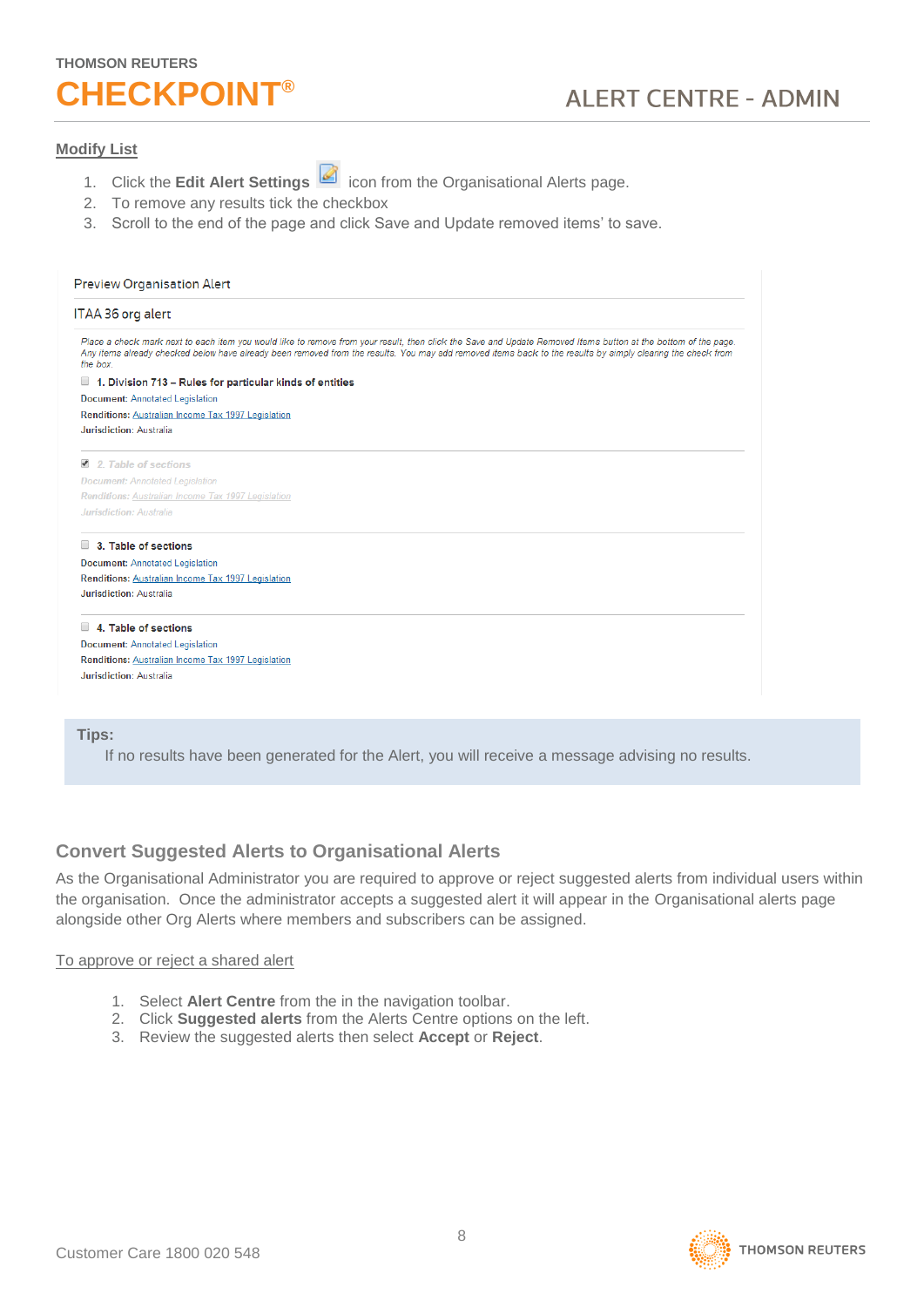# **CHECKPOINT®**

# **ALERT CENTRE - ADMIN**

| <b>HOME</b>                       | <b>RESEARCH</b> | <b>WORKFLOW</b>                         | <b>TOOLS</b> | <b>LEARNING</b>          |  | Welcome back TR INTERNAL - logout |                     |  |
|-----------------------------------|-----------------|-----------------------------------------|--------------|--------------------------|--|-----------------------------------|---------------------|--|
| My Alerts                         |                 | <b>Suggested Alerts</b>                 |              |                          |  |                                   |                     |  |
| My email alerts                   |                 |                                         |              |                          |  |                                   | Show / hide columns |  |
| Alerts I can subscribe to         |                 |                                         |              |                          |  |                                   |                     |  |
| My RSS feeds                      |                 | Show $10 \rightarrow$ entries           |              |                          |  | Search:                           |                     |  |
| <b>Alert News Settings</b>        |                 | <b>Alert Name</b>                       | ᇫ            | <b>Create Org Alert?</b> |  | Frequency $\Diamond$              | Date<br>Created     |  |
| <b>Alert Centre</b>               |                 | Alert24-State Duties and Other<br>Taxes |              | Accept Reject            |  | <b>DAILY</b>                      | 26/02/2015          |  |
|                                   |                 | Showing 1 to 1 of 1 entries             |              |                          |  | First Previous 1 Next Last        |                     |  |
| <b>Suggested alerts</b>           |                 |                                         |              |                          |  |                                   |                     |  |
| <b>Organisational alerts</b>      |                 |                                         |              |                          |  |                                   |                     |  |
| <b>Manage contact permissions</b> |                 |                                         |              |                          |  |                                   |                     |  |
|                                   |                 |                                         |              |                          |  |                                   |                     |  |

- 4. From the **Organisation Alerts Administration** page locate the Accepted alert and click the Manage Members  $\blacksquare$  icon.
- 5. Tick the **Allow All Users to Subscribe** or if restricted access is required select individual members from the Contacts list.
- 6. Click **Save Members List**
- 7. From the **Organisation Alerts Administration page** locate the Accepted alert and click **Manage Subscribers**.
- 8. Select the Users you wish to receive the Alert.
- 9. Click **Save Subscriber List**.

#### **Tips:**

- Members are Users who can subscribe to Alerts via the Alerts I can subscribe to page.
- Subscribers are Users who will receive Alerts.
- Tick "allow all users to subscribe" unless you want to restrict access to specific Users.

#### <span id="page-8-0"></span>**Manage Contacts Permissions**

Organisational Administrators have the ability to delegate administrator rights to other users within the organisation. This is restricted to Administrators only.

Delegate Administrators have all the capabilities of an Organisational Administrator except the ability to Manage contact permissions i.e. Delegate Authority.

#### Delegating Authority

- 1. Select **Alert Centre** then select **Manage contact permissions** from the Alerts Centre menu options.
- 2. Locate the **User Name** and click "Assign as a Delegate" from the Actions column.
- 3. Click **Yes** then **Ok.**



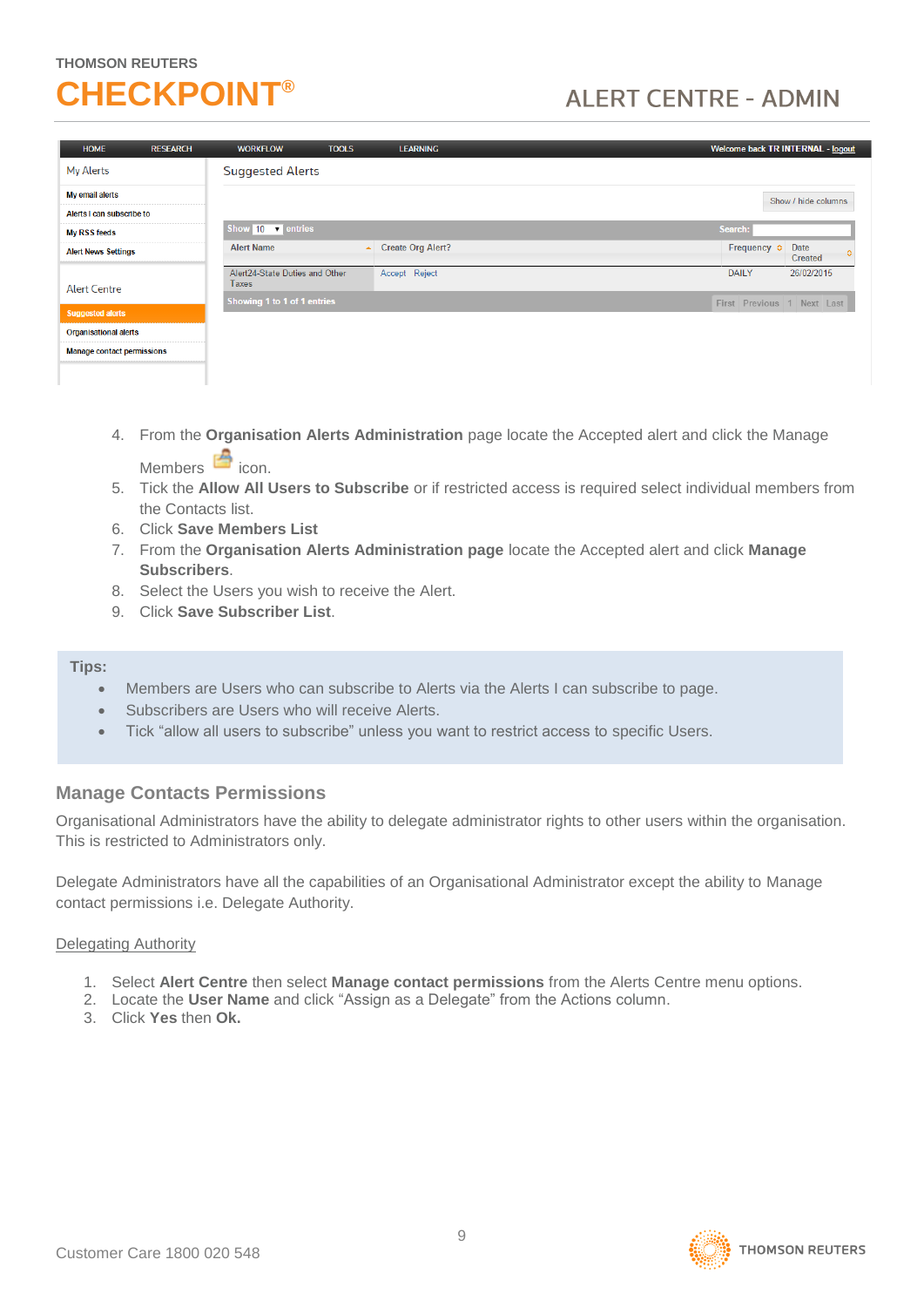# **CHECKPOINT®**

# **ALERT CENTRE - ADMIN**

| <b>HOME</b>                       | <b>RESEARCH</b> | <b>WORKFLOW</b>                   | <b>TOOLS</b>     | <b>LEARNING</b> |                  |                              |            |                | Welcome back TR INTERNAL - loqout |
|-----------------------------------|-----------------|-----------------------------------|------------------|-----------------|------------------|------------------------------|------------|----------------|-----------------------------------|
| My Alerts                         |                 | <b>Manage Contact Permissions</b> |                  |                 |                  |                              |            |                |                                   |
| My email alerts                   |                 | Show 10 v entries                 |                  |                 |                  |                              |            | Search:        |                                   |
| Alerts I can subscribe to         |                 | User name                         | $\blacktriangle$ | ls.<br>¢        | Is<br>$\Diamond$ | Aggregated $\Leftrightarrow$ | Breaking 2 | Delegate       | <b>Breaking News</b>              |
| My RSS feeds                      |                 |                                   |                  | Admin?          | Delegate?        | Alert?                       | News?      | <b>Actions</b> | <b>Actions</b>                    |
| <b>Alert News Settings</b>        |                 | <b>Adam Dallas</b>                |                  | $\odot$         | $\bullet$        | $\odot$                      | $\odot$    | Unassign       | Subscribe                         |
|                                   |                 | Adam J. Weir                      |                  | ☺               | 0                | ☺                            | $\bf G$    | Assign         | Subscribe                         |
| <b>Alert Centre</b>               |                 | Alana Williamson                  |                  | $\odot$         | $\odot$          | $\odot$                      | $\odot$    | Assign         | Subscribe                         |
| <b>Suggested alerts</b>           |                 | Alison McLennan                   |                  | ☺               | $\odot$          | ☺                            | $\odot$    | Assign         | Subscribe                         |
| <b>Organisational alerts</b>      |                 | Ana Fitz                          |                  | ☺               | $\odot$          | $\odot$                      | $\odot$    | Assign         | Subscribe                         |
| <b>Manage contact permissions</b> |                 | Angela Irrgang                    |                  | ☺               | $\bf{O}$         | ☺                            | ☺          | Assign         | Subscribe                         |
|                                   |                 | Aryn Franks                       |                  | $\odot$         | $\odot$          | $\odot$                      | $\odot$    | Assign         | Subscribe                         |
|                                   |                 | <b>Belinda Drake</b>              |                  | ☺               | $\bf{O}$         | $\bf{O}$                     | $\odot$    | Assign         | Subscribe                         |
|                                   |                 | <b>Benjamin Loupos</b>            |                  | $\odot$         | $\odot$          | $\odot$                      | $\odot$    | Assign         | Subscribe                         |
|                                   |                 | <b>Bethany Tasker</b>             |                  | ☺               | $\bf{O}$         | $\bf{O}$                     | ☺          | Assign         | Subscribe                         |
|                                   |                 | Showing 1 to 10 of 483 entries    |                  |                 |                  |                              |            | First Previous | 4 5 Next Last<br>$2 \mid 3 \mid$  |

**Tip:** When "Unassign" delegate permission is selected the change will take effect within 24 hours.

#### <span id="page-9-0"></span>**Identify Users with Aggregated Alerts**

Alert Centre provides the ability to aggregate organisational alerts into one daily email. To view a list of users with aggregated alerts within your organisation.

- 1. Select **Alert Centre** then select **Manage contact permissions** from the Alerts Centre options.
- 2. See **Aggregated Alert** column for list of Users who have aggregated their alerts.

| <b>My Alerts</b>                  | <b>Manage Contact Permissions</b> |                   |                     |                       |              |                   |                          |  |  |
|-----------------------------------|-----------------------------------|-------------------|---------------------|-----------------------|--------------|-------------------|--------------------------|--|--|
| My email alerts                   | Show $10 - 7$ entries             |                   |                     |                       |              | Search:           |                          |  |  |
| Alerts I can subscribe to         | User name<br>$\Delta$             | $\vert$ s         | <b>Is</b>           | Aggregated $\Diamond$ | Breaking c   | Delegate          | <b>Breaking News</b>     |  |  |
| <b>My RSS feeds</b>               |                                   | Admin? $\Diamond$ | Delegate? $\hat{z}$ | Alert?                | News?        | <b>Actions</b>    | <b>Actions</b>           |  |  |
| <b>Alert News Settings</b>        | Pollard Tim                       | $\odot$           | $\bm{\bm{\odot}}$   | $\odot$               | $\odot$      | Assign            | Subscribe                |  |  |
|                                   | PPM Tax Trial 1                   | $\odot$           | ☺                   | $\odot$               | $\odot$      | Assign            | Subscribe                |  |  |
| <b>Alert Centre</b>               | <b>PPM Tax Trial 2</b>            | $\odot$           | $\odot$             | $\odot$               | $\odot$      | Assign            | Subscribe                |  |  |
| <b>Suggested alerts</b>           | PPM Tax Trial 3                   | $\odot$           | $\bf{O}$            | $\bf{O}$              | $\odot$      | Assign            | Subscribe                |  |  |
| <b>Organisational alerts</b>      | Prajakta Phadke                   | $\odot$           | $\odot$             | $\odot$               | $\odot$      | Assign            | Subscribe                |  |  |
| <b>Manage contact permissions</b> | PROD LRA ALERT ADM 25082014-1     | $\odot$           | $\bm{\odot}$        | $\bm{\odot}$          | $\bm{\odot}$ | n/a               | Subscribe                |  |  |
|                                   |                                   |                   |                     |                       |              |                   |                          |  |  |
|                                   | PROD LRA ALERT ADM 25082014-2     | $\bullet$         | $\odot$             | $\bullet$             | $\bullet$    | n/a               | Unsubscribe              |  |  |
|                                   | PROD_LRA_ALERT_MAN 25082014-3     | $\odot$           | $\odot$             | $\odot$               | $\odot$      | n/a               | Subscribe                |  |  |
|                                   | PROD LRA ALERT MAN 25082014-4     | $\bullet$         | $\bullet$           | $\odot$               | $\odot$      | n/a               | Subscribe                |  |  |
|                                   | <b>Prossor Fiona</b>              | $\bf{O}$          | $\bf \odot$         | $\bf \odot$           | $\bf \odot$  | Assign            | Subscribe                |  |  |
|                                   | Showing 221 to 230 of 483 entries |                   |                     |                       |              | First<br>Previous | 21 22 23 24 25 Next Last |  |  |

#### <span id="page-9-1"></span>**Identify Users with Breaking News Alerts**

Alert Centre provides the ability for individuals to subscribe to Breaking News. To view and manage a list of users with breaking news within your organisation;

- 1. Select **Alert Centre** then select **Manage contact permissions** from the Alerts Centre options.
- 2. See **Breaking News** column for list of Users who have subscribed to Breaking News alerts.

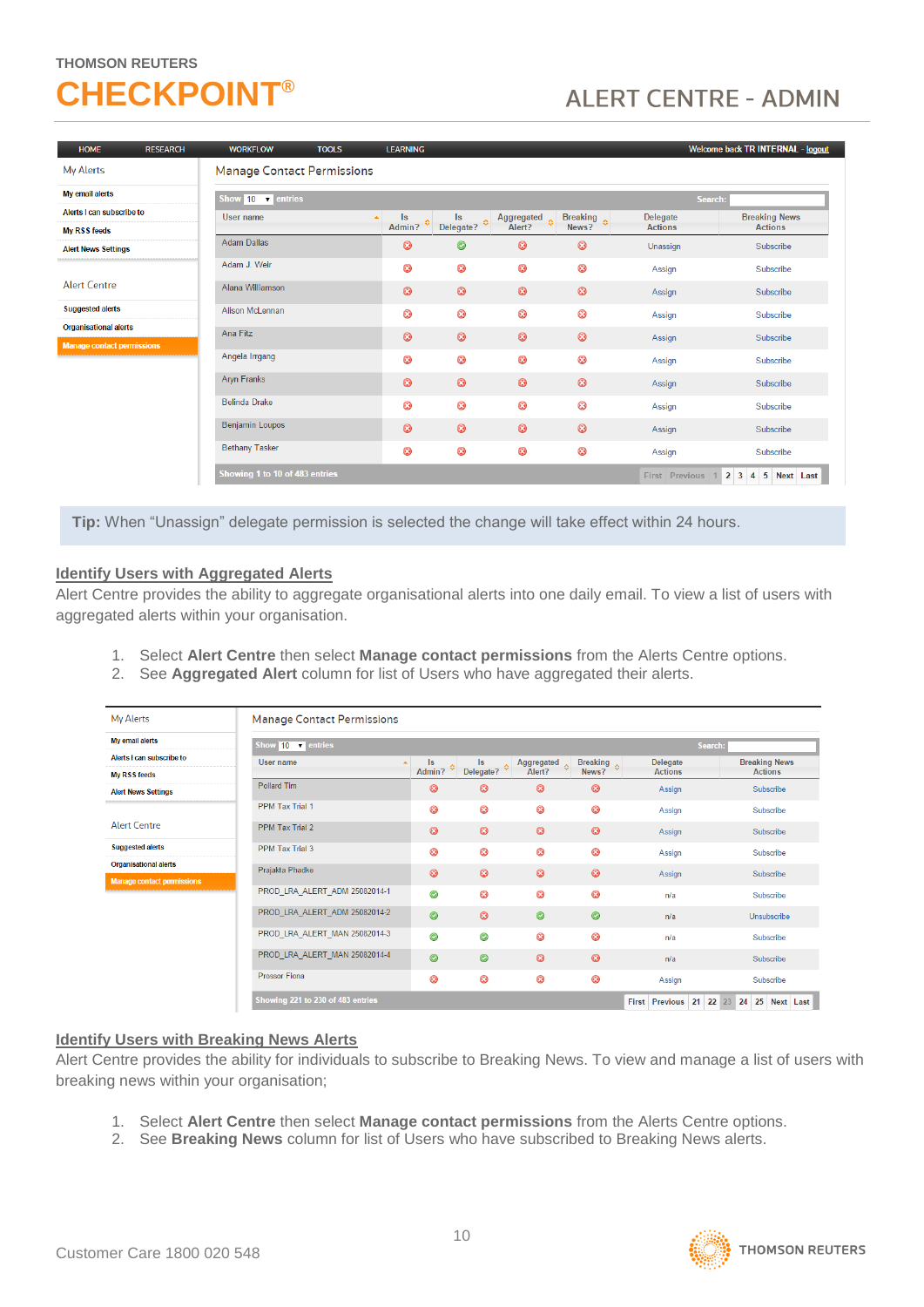### <span id="page-10-0"></span>**Manage My Contacts List**

Use the My Contacts option to create and manage groups. These groups can be updated or deleted at any time as members change or leave an organisation.

- 1. Click **Preferences** from the system toolbar
- 2. Go to the Administration section and click link to view contacts in your account.
- 3. To create and add a new group click **Add Group**.

| <b>My contacts</b>                   |                         |                      | $\pmb{\times}$   |
|--------------------------------------|-------------------------|----------------------|------------------|
| Contacts<br>д                        | <b>Deleted contacts</b> | Groups<br>æ          |                  |
| Search by name                       |                         | Search by group name | ×                |
| - A/C ORG. ADMIN, undefined          | ⊙                       | DemoGrop             | ◑                |
| - A/C ORG. ADMIN DELEGATE, undefined | $\circled{1}$           | Test public          | $\mathbf{u}$     |
| - A/C USER, undefined                | ⊙                       | <b>Vic Sales</b>     | ⊕                |
| - ADD SUBS, undefined                | ⊙                       |                      |                  |
| - MY ALERTS, undefined               | ⊙                       |                      |                  |
| Adam, Dallas                         | $\circledast$           |                      |                  |
| Adam J., Weir                        | $\circledast$           |                      |                  |
| Alana, Williamson                    | $\circledast$           |                      |                  |
| Alison, McLennan                     | ⊙                       |                      |                  |
| Ana, Fitz                            | $\circledast$           |                      |                  |
| Angela, Irrgang                      | $\circledcirc$          |                      |                  |
| Aryn, Franks                         | ⊙                       |                      |                  |
| Belinda, Drake                       | $\circledcirc$ +        |                      |                  |
| ADD CONTACT                          |                         |                      | <b>ADD GROUP</b> |

- 4. Enter a new group name into the **Create Group** box e.g. *R&D Research Group*.
- 5. Select **Contacts** from the contacts list on the left.
- 6. Click **Save Group.** The newly created Group will now be added to the My Contacts list.